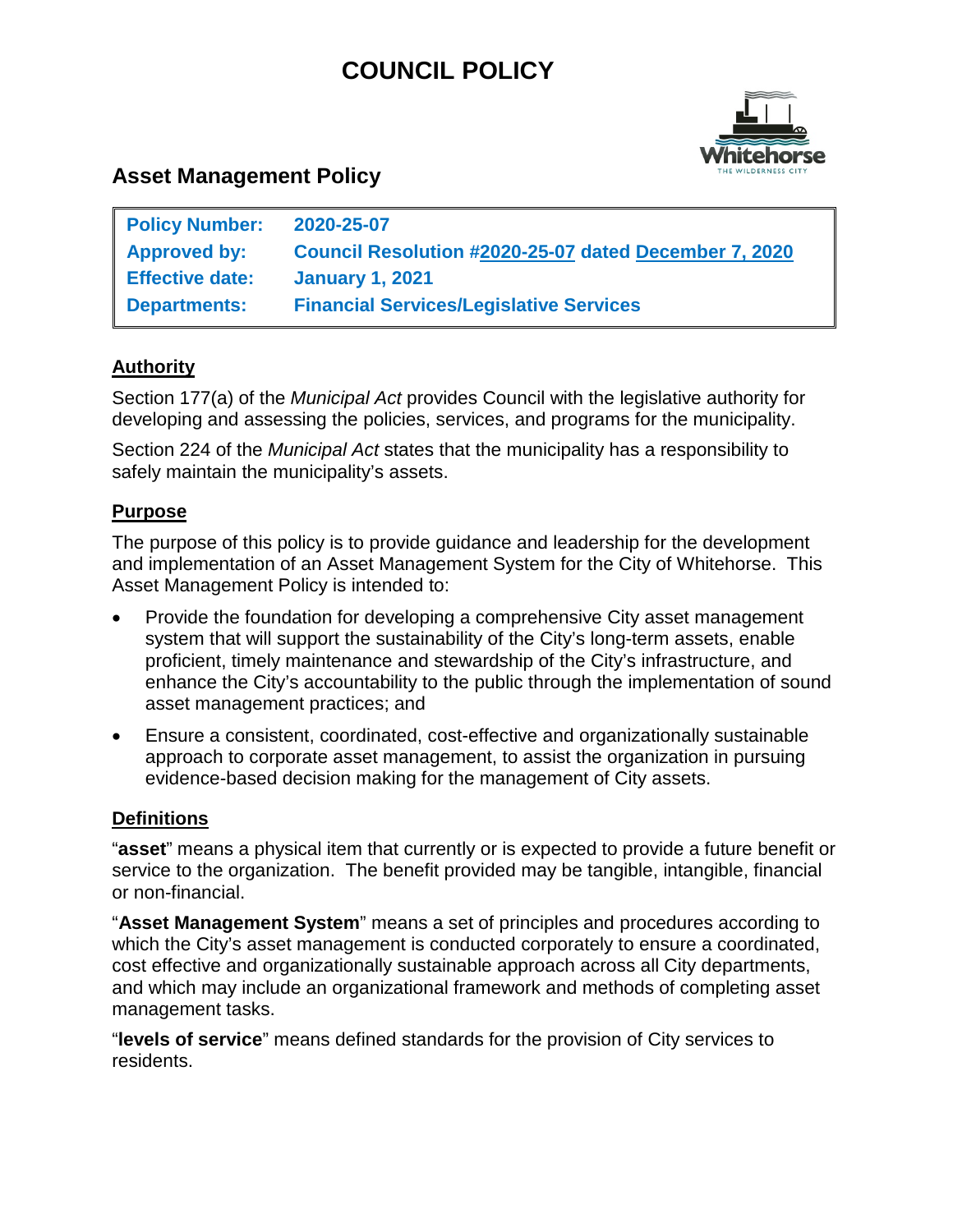"**lifecycle**" means the time period that commences with the identification of the need for an asset and ends with the disposal of the asset.

#### **Scope**

This policy applies to all City departments and all City assets. It does not replace existing business plans, budget processes or bylaws that are already in place.

The City of Whitehorse possesses approximately \$454 million worth of assets (at net book value as of December 2019) that it requires and relies on to deliver essential services to the community.

To support delivery of these services in an efficient and sustainable manner, these assets must be able to sustain and support an acceptable level of performance.

The scale and criticality of these services to the wellbeing of the City and City residents necessitates the implementation of a systematic approach to managing this portfolio of assets.

Assets owned by the City include but are not limited to:

- Land:
- Roads and bridges;
- Water distribution networks;
- Wastewater systems;
- Water treatment plants;
- Landfills;
- Culverts:
- Sidewalks;
- Fibre-optic network;
- Buildings;
- Equipment; and
- Vehicles.

#### **Principles**

This policy will guide the development of an Asset Management System, asset management planning and decision-making in relation to City assets by adhering to the following principles:

Aligned – complements and adheres to the strategic objectives of the City and all pertinent legislation and bylaws;

Comprehensive – addresses asset management with a "big picture" approach that takes into account the contributions of assets through their entire lifecycle, recognizing that assets will vary in their value and complexity;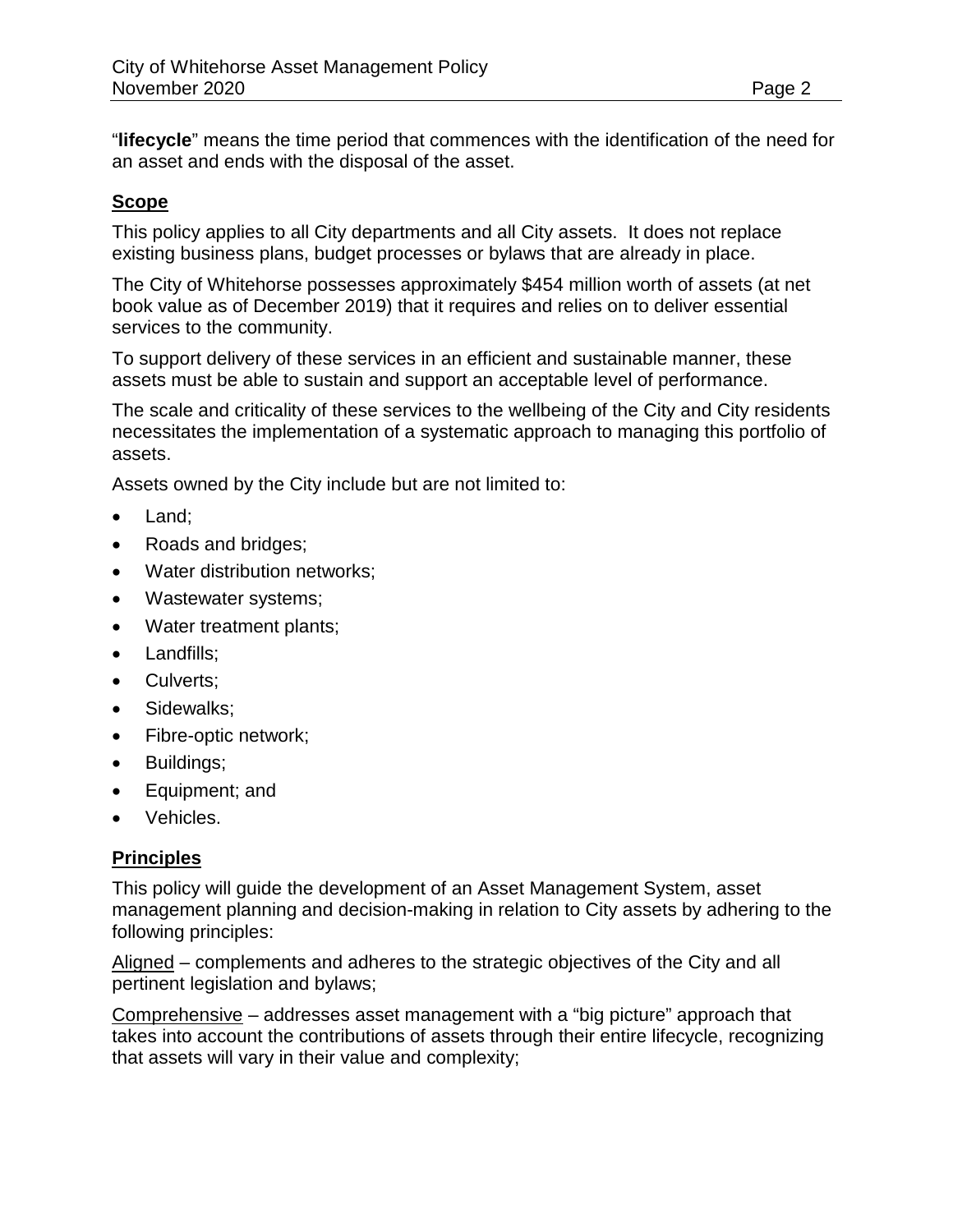Systematic – employs a methodical approach that is formal, repeatable, and efficient in the management of public assets;

Sustainable – takes a long-term, lifecycle based approach in estimating asset investment and activities, thus developing effective and efficient asset management strategies that can address future challenges;

Integrated – attempts to integrate corporate, business, technical, financial and budgetary planning for all public assets;

Risk-based – assesses and manages the risks associated with ensuring the City's ability to meet its endorsed levels of service; and

Continual improvement and innovation – continually improves asset management plans and practices by driving innovation in the development of processes, tools, techniques and strategies.

#### **Responsibilities**

The development, utilization, and support of the Asset Management System requires an integrated and consistent approach across all City departments. The asset management roles and responsibilities are summarized as follows:

## **City Council**

- Approves the asset management policy and any amendments thereto;
- Reviews and approves City policies to establish levels of service for asset use; and
- Approves the allocation of funds for asset management planning through the budgetary process.

## **City Manager**

- Provides corporation-wide leadership in development and implementation of asset management practices and strategies, including the Asset Management Policy and resulting Asset Management System;
- Oversees that the Asset Management Policy aligns with Council priorities;
- Appoints a member of senior management to lead the implementation of the Asset Management System; and
- Establishes a corporate wide working group with clear terms of reference to develop the City's Asset Management System.

## **Appointed Member of Senior Management**

- Develops and maintains corporation-wide accountability mechanisms for achieving corporate asset management goals and priorities;
- Provides regular reporting regarding the status and progress of the Asset Management System; and